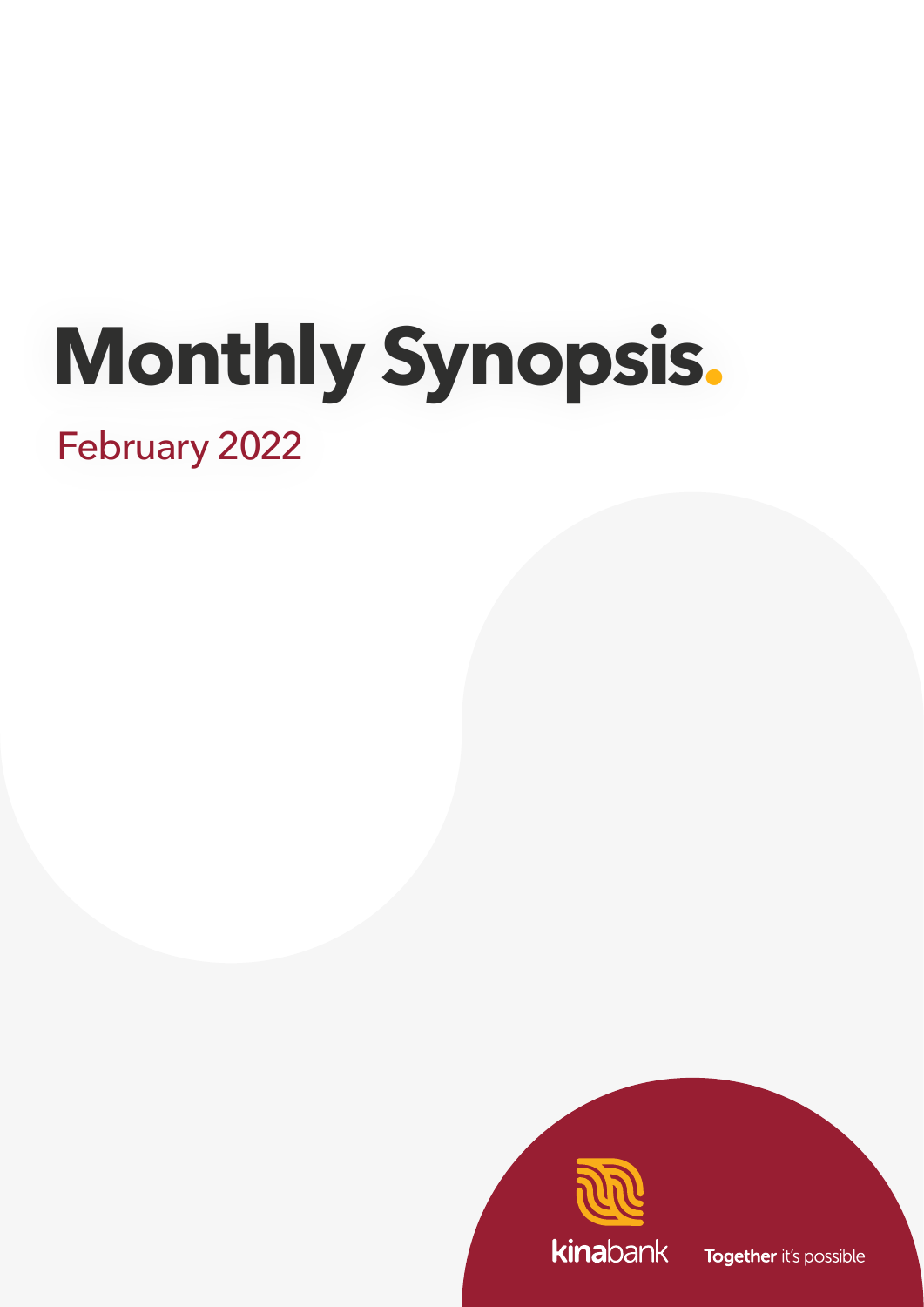## **Month Change Highlights.**

| <b>112.2%</b>                | Brent Crude raced past the US\$100/<br>barrel mark following the news of<br>Russia invading Ukraine during<br>the last week of February. With<br>Russia supplying 11% of global oil<br>production, the on-set of global<br>sanctions and the disruption of<br>Russia's supplies will see Oil elevated<br>in the short to medium-term. | <b>LNG</b><br>14.3%                                          | With Russia supplying 16% of global<br>LNG, including 40% of the European<br>market, LNG supplies have also been<br>affected with prices to adjust and<br>reflect the shortage across the various<br>markets. Like Oil, this increased<br>LNG price is expected to persist in<br>the immediate short-term as Russia<br>continues its invasion.                       |
|------------------------------|---------------------------------------------------------------------------------------------------------------------------------------------------------------------------------------------------------------------------------------------------------------------------------------------------------------------------------------|--------------------------------------------------------------|----------------------------------------------------------------------------------------------------------------------------------------------------------------------------------------------------------------------------------------------------------------------------------------------------------------------------------------------------------------------|
| 193bps<br>364day T-Bill Rate | PNG Government Treasury Bill rates<br>continued to slide through February;<br>dropping another 93 basis points<br>(bps) to settle at 5.17% at the end<br>of February. The 1 year paper has<br>dropped 187bps since the start of<br>2022.                                                                                              | $14\%$ Yield<br><b>BSP Dividend</b>                          | BSP announced a PGK1billion Net<br>Profit After Tax (NPAT). This meant a<br>declared total 2021 dividend payment<br>of PGK1.73 per share from its profits,<br>which provides a yield of 14.4% based<br>on its share price of PGK12.00 on the<br>PNGX.                                                                                                                |
| Coffee<br>13.6%              | Coffee prices eased off slightly in<br>February (-0.7%); but still remains at<br>elevated levels due to bad weather in<br>Brazil affecting global supplies. Coffee<br>has been trending at above US230<br>cents/lb; after breaking the US200<br>cents/lb mark in December.                                                            | 1.3 <sub>m</sub><br><b>Retail EFT</b><br><b>Transactions</b> | BPNG statistics for recording debit<br>card usage on its Retail Electronic<br>Processing System was relatively<br>similar to January figures at 1.3m 'value'<br>transactions - which recorded ATM<br>withdrawals and purchases (including<br>cash-outs at EFTPOS machines). This is<br>a +32% YoY increase to February 2021:<br>highlighting the economy's continued |

## **Market Commentary.**

Global markets conditions during February were driven by the news of Russia's invasion of Ukraine. As the situation continues to unfold amidst all the uncertainty, the clearest economic impact at this point for global markets is the impact on energy and food prices. Both Russia and Ukraine are major commodity suppliers, and disruptions to supply in these 2 countries will impact global prices. Following the announcement to invade on February 24, Crude Oil shot past US\$100/ barrel, while natural gas gained +17% in the last week of February following the news of Russia's invasion. Overall, it was already shaping up to be a challenging month for both bond and

equity markets, even before the crisis. The Emerging Markets Equities (MSCI) Index was down -3%, and the Barclays Global Aggregate Index for bond activity fell -1.2%.

On the domestic front, the major announcement was the gas agreement signing between the PNG Government and its project partners for the P'nyang gas project in Western Province. ExxonMobil, Santos and Nippon are all confirmed to participate in the gas project, which is expected to produce 4.4trillion cubic feet (tcf) in total gas (compared to PNG LNG = 11tcf; Papua  $LNG = 7.5tcf$ ).

February also saw major companies announcing their final 2021 results, including BSP, Kina and Santos, while Newcrest announced its half-year results – with BSP in particular posting solid 2021 earnings. BSP announced a PGK1billion Net Profit After Tax (NPAT) in its 2021 results, declaring a total dividend of PGK1.73 per share, providing a favourable yield of 14.4% based on its share price of PGK12.00 on the PNGX.

recovery in retail activity.

**Together** it's possible



Level 9, Kina Bank Haus Douglas Street, PO Box 1141 Port Moresby NCD 121 Papua New Guinea

**Telephone** +675 308 3800 **Facsilmile** +675 308 3899 **Email** kina@kinabank.com.pg **SWIFT** KINIPGPG **kinabank.com.pg**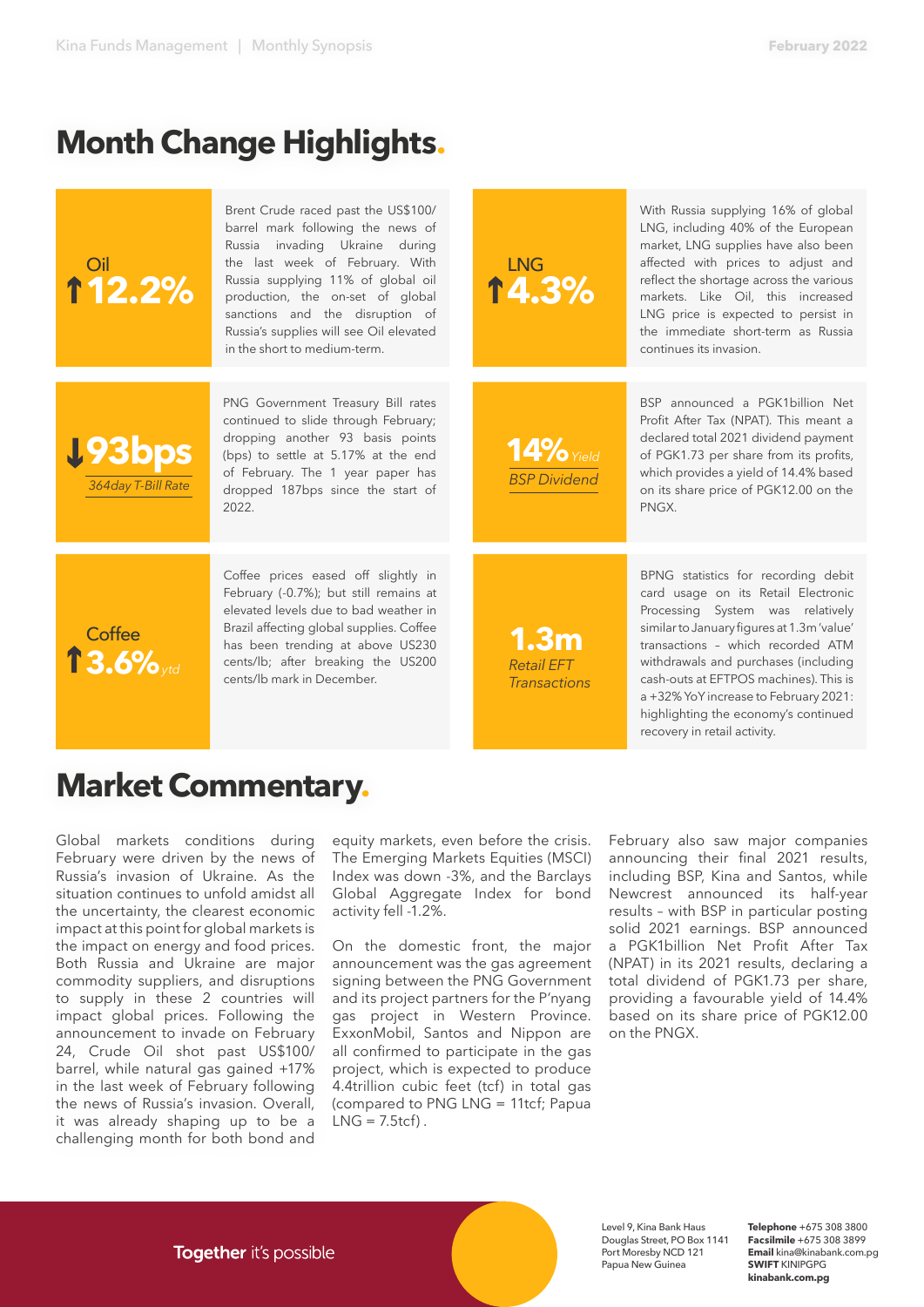## **Kina Bank Outlook.**

Risk appetite will be driven by events in Ukraine as uncertainty is elevated at the moment. For the global economy, what happens to energy prices over the coming weeks and months is probably the most important thing to watch and in turn, will influence how the major Central Banks will behave. As the US and EU continue to introduce tough sanctions on Russia, the major fall-out that the crisis will have on the global economy would be on the continued rise of major commodity prices – especially Oil, LNG, base metals (including aluminium and nickel) and grains.

This leads to the other major consequence of rising commodity prices: inflation. Prior to Russia's actions, the global economy was<br>already experiencing inflationary already experiencing pressures. The IMF's World Economic Outlook Update released in January forecasted price gains to 'average 3.9% in advanced economies' and '5.9% in emerging economies'. We anticipate that there will be upward pressure on prices, depending on the pace of the transmission of increased energy and other raw materials into production inputs.

PNG's official inflation forecast for this year was 5.6%. With the global increase in fuel and food prices, coupled with the weak purchasing power of the PGK exchange rate, there is an increased likelihood of a transmission for increased prices across the consumer basket, particularly for fuel products. Although the higher commodity prices may point to higher revenues for PNG's main exports in the medium-term from a fiscal management perspective, an immediate short-term impact will be the rise consumer prices which will impact households.

## **PNG FX Market.**

The PGK/USD Interbank rate dropped 10 basis points – the first move in 14 months. The structural imbalance still remains with import orders still waiting to be filled – with BPNG providing support by intervening with PGK209.7m during the month. The overall FX market turnover during February was PGK3.3billion; an +8.6% increase on January. This is also a +25% increase YoY compared to turnover in February 2021, reflecting the economy's continued recovery from the last 2 years of the slow-down due to COVID-19. Going forward, the continued upward pressure on global oil prices will place more import demand pressure for large crude importers.



Together it's possible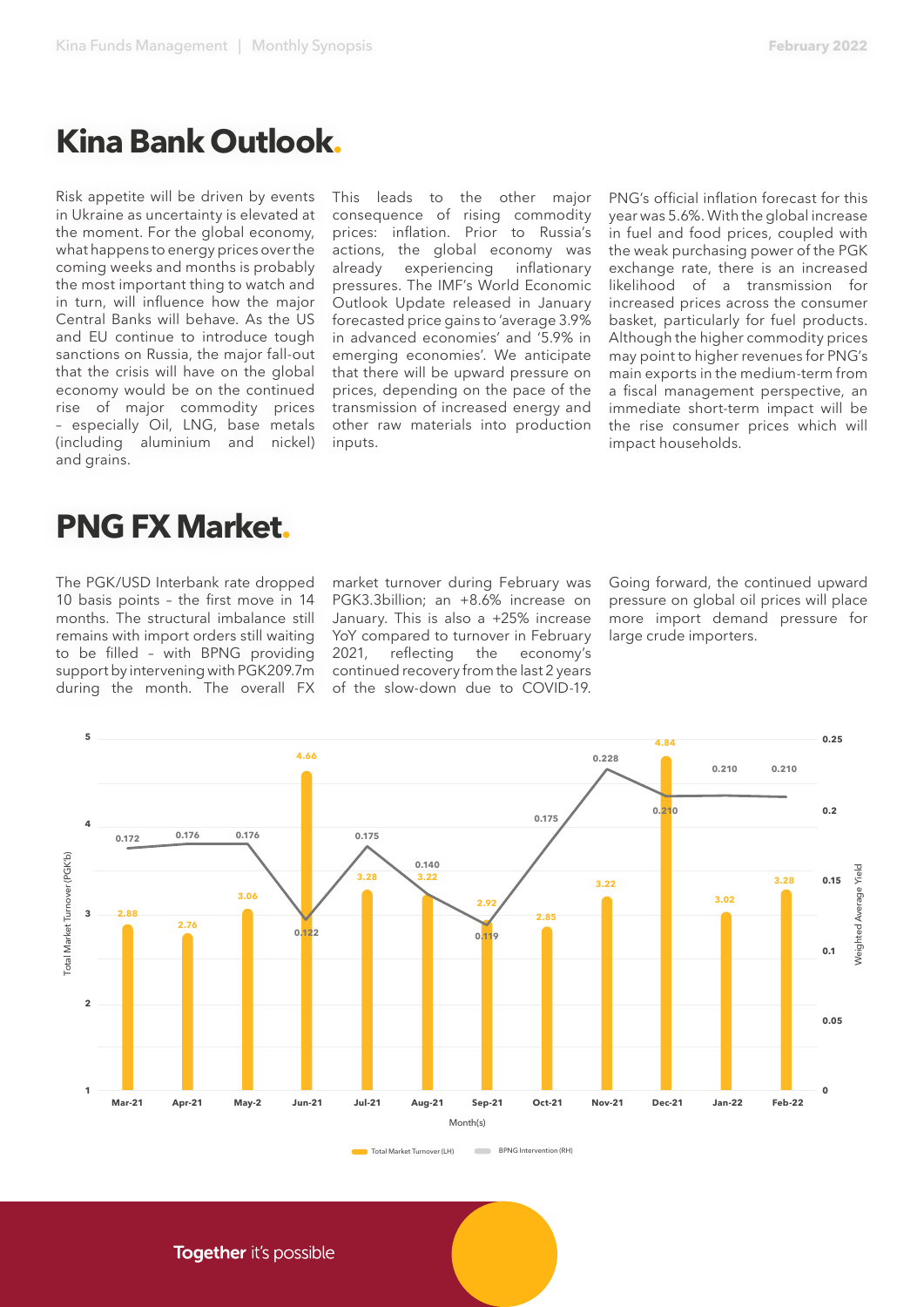## **PNG Equities.**

A number of listed-companies announced their 2021 results in February – including BSP Financial Group (BSP); Kina Securities Limited (KSL) and Santos (STO); while Newcrest Mining (NCM) also released its FY21/22 half-year results.

BSP's announcement of PGK1billion Net Profit after Tax (NPAT) was the major headline; as it spells good news for some of its major shareholders, including the State through Kumul Consolidated, as well as the Superfunds and Credit Corporation.

|                                             | <b>PRICE*</b> |   | <b>MTD</b> |   | YTD      |
|---------------------------------------------|---------------|---|------------|---|----------|
| <b>PNG Stock Exchange (PNGX)</b>            |               |   |            |   |          |
| Kina Securities Ltd. (KSL)                  | 2.90          | 个 | 1.8%       | ↓ | $-1.7%$  |
| Credit Corporation PNG. (CCP)               | 1.60          |   | $0\%$      | ↓ | $-4.8%$  |
| BSP Financial Group Ltd. (BSP)              | 12.25         | ↑ | 2.1%       |   | 0.0%     |
| <b>Australian Securities Exchange (ASX)</b> |               |   |            |   |          |
| Kina Securities Ltd. (KSL)                  | 0.90          | ↑ | 5.3%       | 个 | 4.7%     |
| Newcrest Mining Ltd. (NCM)                  | 25.58         | ↑ | 19.0%      | 个 | 4.5%     |
| Steamship Trading Company Ltd.<br>(SST)     | 9.41          | 个 | 1.2%       | ↓ | $-5.9\%$ |
| <b>PNG Market Indices</b>                   |               |   |            |   |          |
| Ksi                                         | 5,859.18      | ↑ | 0.2%       |   | 0.0%     |
| KSHi                                        | 13,950.35     | ↑ | 0.3%       | ◡ | $-3.1%$  |

*\*Prices are PGK on PNGX; \$AU on ASX; and index points for the PNG Market Indices.*

## **PNG Cash & Fixed Income.**

Government's Treasury bill rates dropped for the second straight month this year: with the 364-day term falling +93 basis points (bps) to 5.17%; the 273-day dropped -107bps to 3.98%; and 182-day closed at 2.41% (down -124bps).

Total new issuance for the month was PGK0.91 billion, from which the BPNG raised about PGK2.1 billion on behalf of the Government. Even with the lower rates, the BPNG auction results showed that the overall market sentiment during February was strong.

As the National Election dates draw near, the Government may look to source funding for the major logistics campaign. To support this, we anticipate that the Treasury Department will soon announce the issuance of Government Inscribed Stocks (GIS).





Weighted Average Yield

Veighted Average Yield

Together it's possible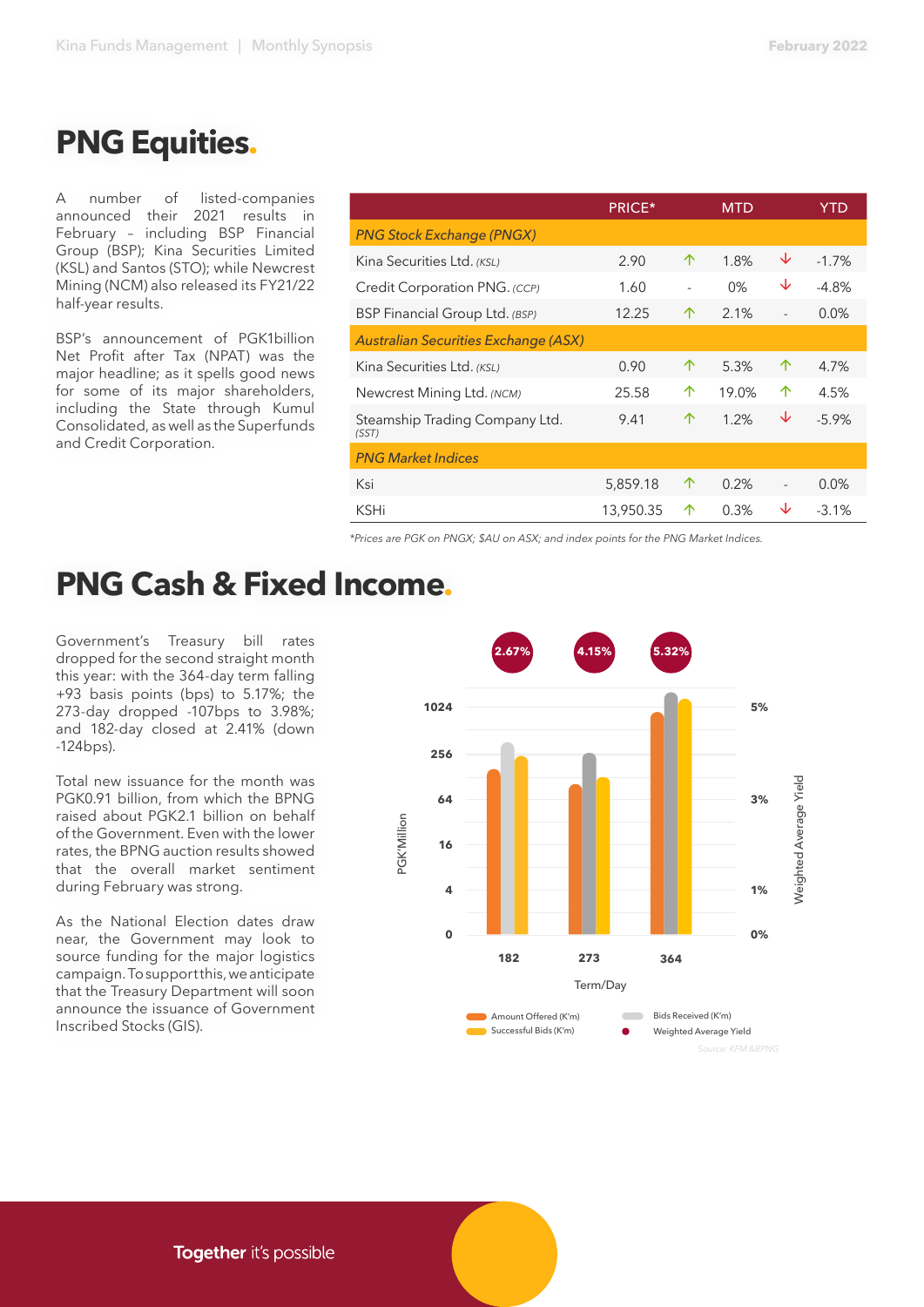### **Commodities.**

Commodity markets moved into bullish territory in February, as major oil and LNG producer, Russia, has been hit hard with a broad range of severe sanctions following President Putin's launch of a full-scale invasion on Ukraine.

Crude oil made headlines by surpassing \$100 per barrel after 7 years. At the same time, the LNG price rose to \$27.95/mmBtu, gaining +4.3% for the month. Precious Metals closed higher after Gold saw a +6.9% growth m/m, as investors bid-up the gold price as they hedged against market volatility. Silver added +9.9% to its previous month peak.

Coffee lost momentum earlier during the month, putting an end to its growth trajectory after shedding about -0.7%. Cocoa also fell -0.1%, while Palm Oil saw a strong gain of +27.5%, fuelled by Production woes in Malaysia, combined with an expected -3% fall (yearly basis) in Indonesia's palm oil exports this year.

|                         | PRICE*   |   | <b>MTD</b> |   | <b>YTD</b> |
|-------------------------|----------|---|------------|---|------------|
| <b>Agriculture</b>      |          |   |            |   |            |
| Coffee. (US cents/lb)   | 234      | ↓ | $-0.7%$    | 个 | 3.6%       |
| Cocoa. (US\$/mt)        | 2,491    | ↓ | $-0.1%$    | ↓ | $-1.2%$    |
| Palm Oil. (RM/tn)       | 7,400    | 个 | 27.5%      | 个 | 43.4%      |
| Energy                  |          |   |            |   |            |
| Brent Crude. (US\$/bbl) | 100.99   | 个 | 12.2%      | 个 | 29.3%      |
| LNG. (US\$/mmBtu)       | 27.95    | 个 | 4.3%       | ↓ | $-8.3%$    |
| Light Crude. (US\$/bbl) | 95.60    | 个 | 10.1%      | 个 | 26.4%      |
| <b>Precious Metals</b>  |          |   |            |   |            |
| Gold. (US\$/oz)         | 1,909.40 | 个 | 6.9%       | 个 | 4.2%       |
| Silver. (US\$/oz)       | 24.51    | 个 | 9.9%       | 个 | 4.7%       |
| <b>Base Metals</b>      |          |   |            |   |            |
| Copper. (US\$/lb)       | 4.51     | 个 | 4.6%       | 个 | 0.8%       |
| Iron Ore. (US\$/t)      | 122.92   | ↓ | $-3.5%$    | 个 | 9.1%       |

*Source: Reuters & KFM* 

## **International Equities.**

Major indices plunged around the world as investors lost their risk-appetite due to market volatility expectation, caused by Russia's actions in Ukraine.

Within developed markets, the S&P 500 fell -1.3%, while European equities underperformed significantly, with Euro Stoxx 50 falling more than -6.0%. From a sector perspective, Energy and Materials returned positively. MSCI Energy rose +2.1%, while MSCI Materials gained +2.0%.

Relatively, Europe equities were the worst performing during February. A major reason for this was the regions heavy reliance on Russia energy imports, particularly for Oil and LNG.

|                      | Price     |   | <b>MTD</b> |   | <b>YTD</b> |
|----------------------|-----------|---|------------|---|------------|
| <b>North America</b> |           |   |            |   |            |
| Dow Jones IA         | 33,892.60 | ↓ | $-2.4%$    | ↓ | $-6.7\%$   |
| S&P 500              | 4,373.94  | ↓ | $-1.3%$    | ↓ | $-8.2%$    |
| <b>NASDAQ</b>        | 13,751.40 | ↓ | $-0.1%$    | ↓ | $-12.1%$   |
| Toronto S&P/TSX      | 21,126.36 | 个 | 1.9%       | ↓ | $-0.5%$    |
| <b>Europe</b>        |           |   |            |   |            |
| <b>FTSE</b>          | 7,458.25  | ↓ | $-0.1%$    | 个 | 1.0%       |
| <b>DAX</b>           | 14,461.02 | ↓ | $-5.6%$    | ↓ | $-9.0%$    |
| CAC <sub>40</sub>    | 6,658.83  | ↓ | $-4.4%$    | ↓ | $-6.9\%$   |
| Asia                 |           |   |            |   |            |
| Nikkei 255           | 26,526.82 | ↓ | $-0.7%$    | ↓ | $-7.9%$    |
| Han seng Index       | 22,713.02 | ↓ | $-3.6%$    | ↓ | $-2.9%$    |
| Shanghai Comp.       | 3,462.31  | 个 | 3.0%       | ↓ | $-4.9%$    |
| <b>BSE Sensex</b>    | 56,247.28 | ↓ | $-1.7%$    | ↓ | $-3.4%$    |
| S&P/ASX 200          | 7,124.20  | 个 | 1.9%       | ↓ | $-4.3%$    |
|                      |           |   |            |   |            |

*Source: Reuters, JP Morgan & KFM*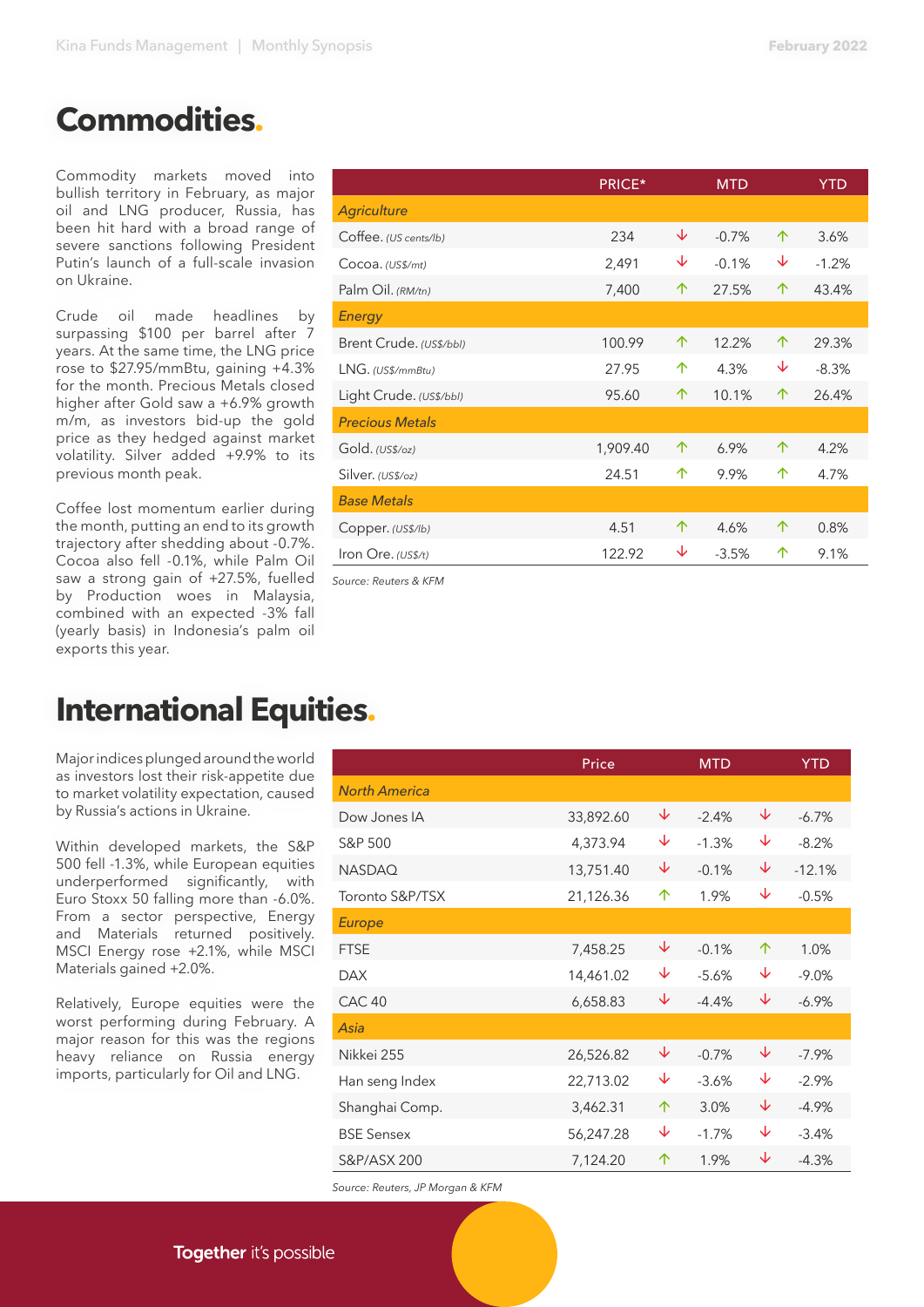## **International Cash & Fixed Income.**

Government bond yields saw modest gains during February. The bond market had a strong start earlier in the month, rising on the back of market assumption that Central Banks would take an aggressive approach in tightening their monetary policy stance. However, the tide turned around mid-February as yields declined after geopolitical tension escalated.

U.S 10-year Government bond yields rose +6basis points to 1.83%, while the U.K 10-year increased to 1.41% and Australian bonds gained +0.26% to close the month at 2.16%.

| <b>10 Year Government Bond Yields</b> |              |   |            |   |            |
|---------------------------------------|--------------|---|------------|---|------------|
| <b>COUNTRY</b>                        | <b>YIELD</b> |   | <b>MTD</b> |   | <b>YTD</b> |
| <b>United States</b>                  | 1.83%        | 个 | 0.06%      | 个 | 0.31%      |
| United Kingdom                        | 1.41%        | 个 | 0.17%      | ↑ | 0.44%      |
| Australia                             | 2.16%        | 个 | 0.26%      | 个 | 0.49%      |
| New Zealand                           | 2.72%        | 个 | 0.12%      | ↑ | 0.33%      |
| France                                | 0.61%        | 个 | 0.24%      | 个 | 0.41%      |
| Japan                                 | 0.19%        | ↑ | 0.02%      | ↑ | 0.12%      |

*Source: Reuters & KFM*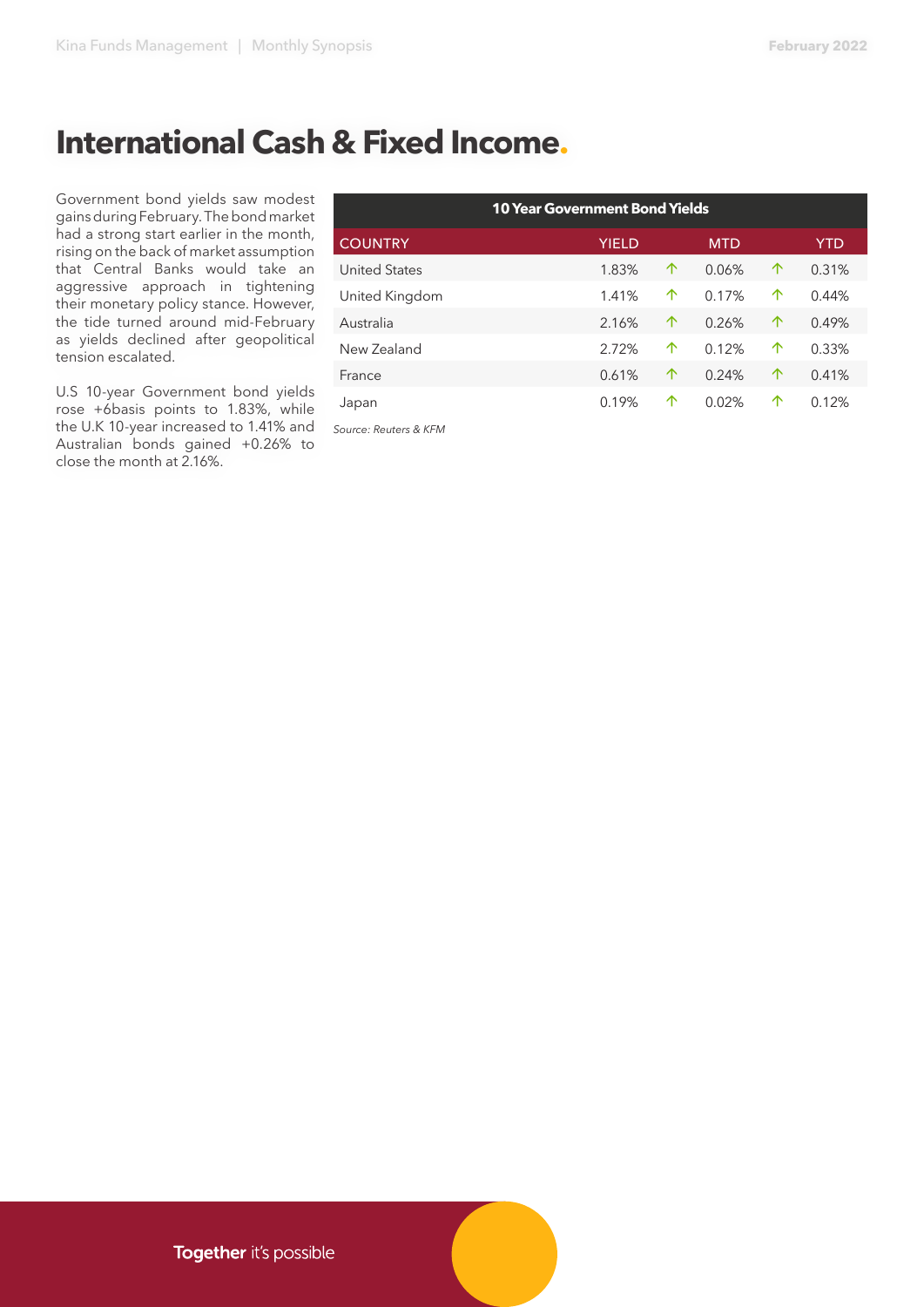# **Kina Bank Wealth Management.**

#### EGM | Business, Wealth Management and Advisory Services

Deepak Gupta **deepak.gupta@kinabank.com.pg** 

#### Head of Investments

Michael Rook **michael.rook@kinabank.com.pg**

Manager | Research & Analysis

Charles Wama **charles.wama@kinabank.com.pg**

Manager | Portfolio Administration & **Compliance** 

Noelyne Togs **noelyne.togs@kinabank.com.pg**

#### Manager | Retail Wealth Management

Josh Mua **joshua.mua@kinabank.com.pg**

#### Senior Economist

Moses David **moses.david@kinabank.com.pg**

#### Senior Investment Analyst

Gareth Rus **gareth.rus@kinabank.com.pg**

#### Investment Analysts

Max Kasening **max.kasening@kinabank.com.pg**

#### Senior Portfolio Administrators

Mareta Kokiva **mareta.kokiva@kinabank.com.pg**  Teddy Aipeta **teddy.aipeta@kinabank.com.pg**

#### Portfolio Administrators

Serah Kokun **serah.kokun@kinabank.com.pg**  Kimberley Melegepa **kimberley.melegepa@kinabank.com.pg**

#### Economics

Karo Tuva **karo.tuva@kinabank.com.pg**

#### Shares

Vera Saisagu Goldstein Napitalai Rosemary H. Kokiva **wealth@kinabank.com.pg**

#### Administration Coordinator

Dagu Hebore **dagu.hebore@kinabank.com.pg**